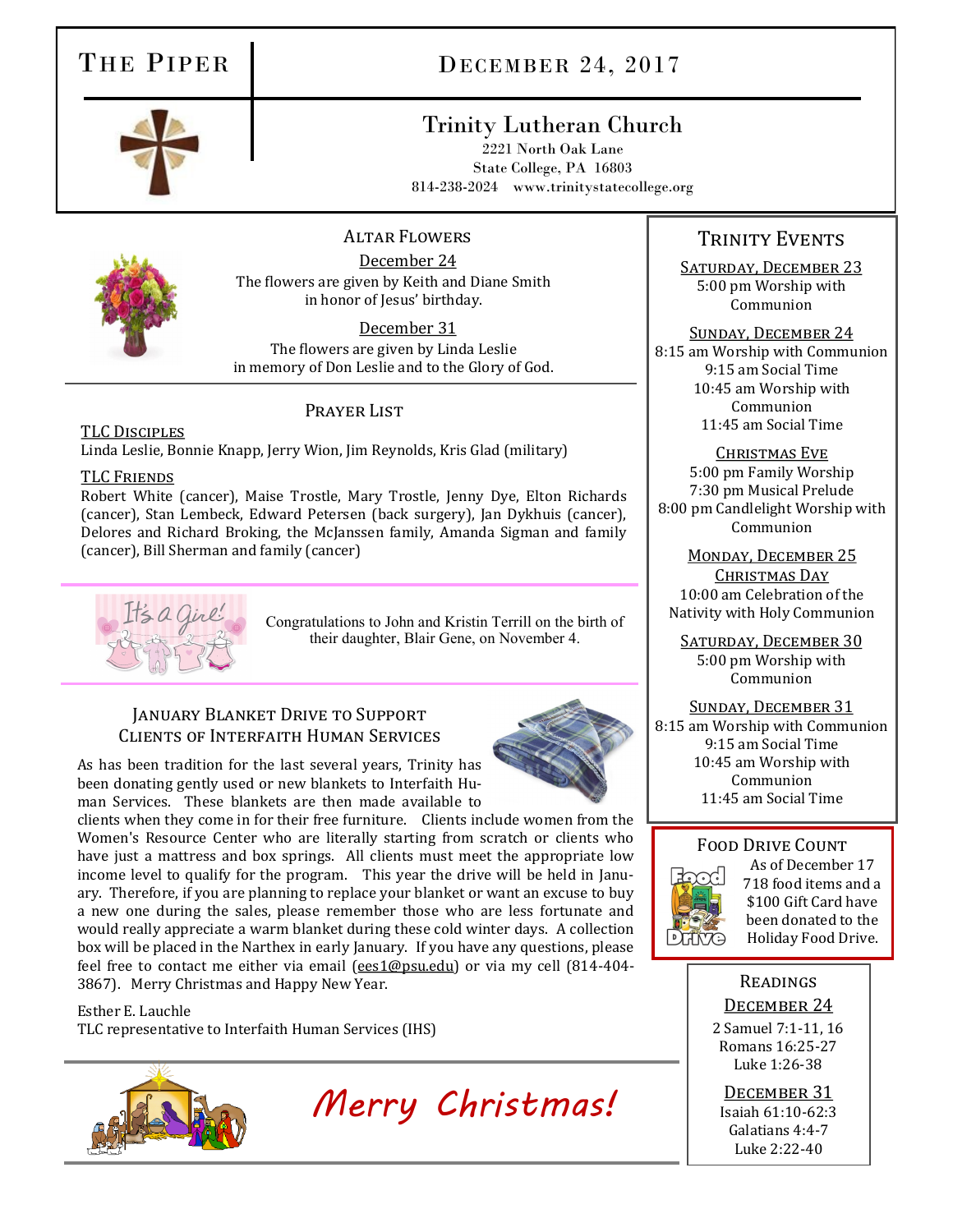# FROM PASTOR RON...

Dear sisters and brothers in Christ,

Surely it was not easy for Mary or Joseph to undertake what God had asked of them. Mary to give birth to a Child—and not just any child, but the Son of God—while Joseph was asked to care for both Mary and her Baby. What would people say? Who would support them? How would they make it? It would be hard, but God promised assurance to them both!

In Matthew, we read:

But after he had considered this, [quietly divorcing Mary!] an angel of the Lord appeared to him in a dream and said, "Joseph son of David, do not be afraid to take Mary home as your wife, because what is conceived in her is from the Holy Spirit. She will give birth to a Son, and you are to give Him the name Jesus, because He will save His people from their  $\sin s$ ." (2:20-21).

Joseph has a special relationship with Jesus, as he gets to give Mary's Child His name, Jesus, "the One who saves."

Like Joseph and Mary, we too, have a special relationship with this Child. We are invited to participate in the unfolding drama that is the story of God's love for all people. He promises assurance to us as well. Thus, we can take risks for the sake of this Child, as this light Christmas story suggests:

It was the day after Christmas at a church in San Francisco. The pastor of the church was looking over the Nativity scene when he noticed that the baby Jesus was missing from among the figures.

Immediately he turned, went outside, and saw a little boy with a red wagon. In the wagon was the figure of the infant Jesus. So, he walked up to the boy and said, "Well, where did you get Him, my fine friend?"

The little boy replied, "I got Him from the church."

"And why did you take Him?"

The boy said, "Well, about a week before Christmas I prayed to the Lord Jesus and I told Him if He would bring me a red wagon for Christmas  $\hat{I}$  would give Him a ride around the block in it."  $~\sim$ Anonymous

It's not always easy being a servant of the Most High God, but it is a marvelous adventure! As we, once more, celebrate the birth of Jesus, may His promises continue to assure us that we are not alone, that God is with us still, and that the story of God will lead us all to the most amazing of endings!

Merry Christmas and Happy New Year to you and all your loved ones! "God bless us, everyone!"

Love,

astr *Ro*n

Pastor Ron